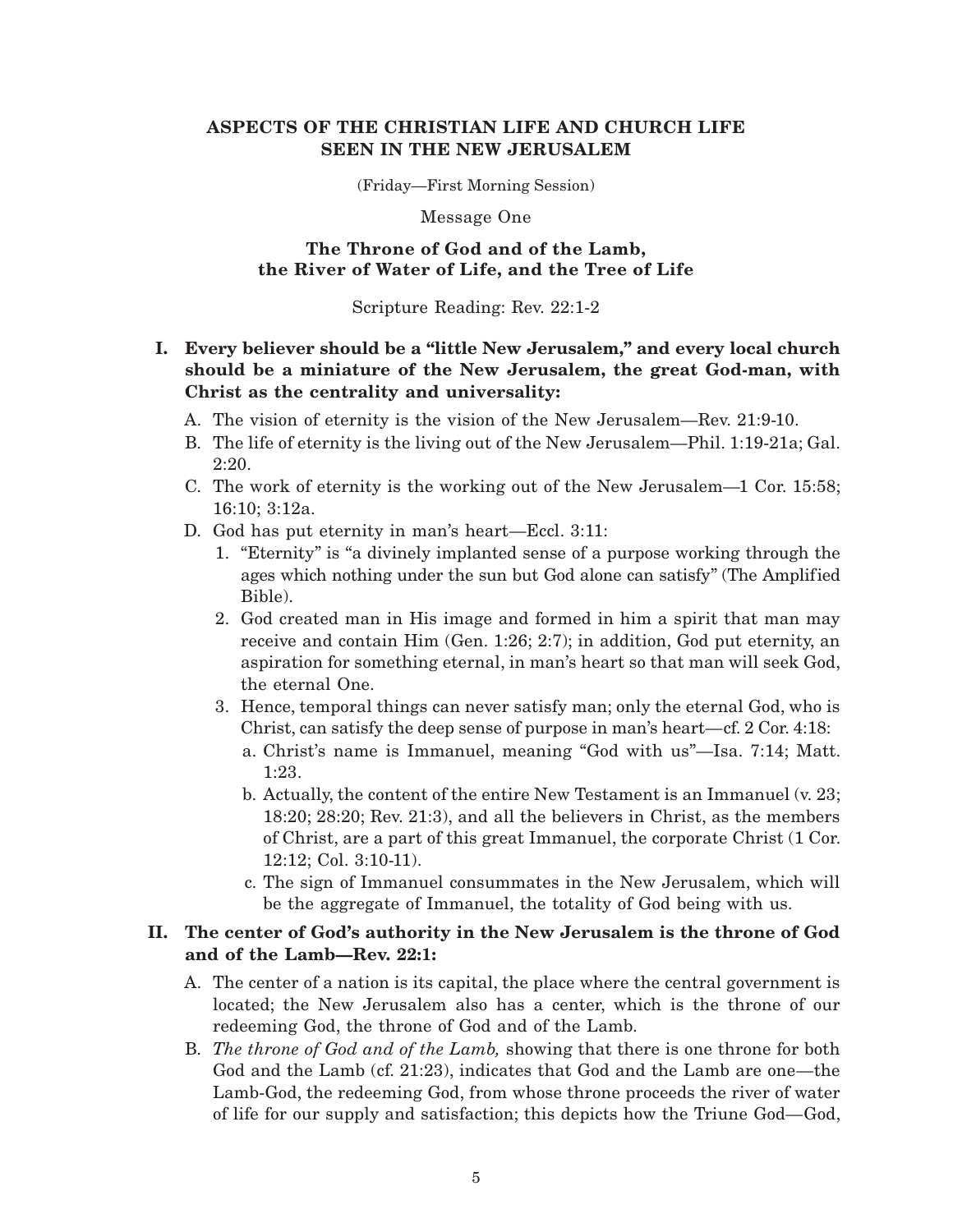the Lamb, and the Spirit, who is symbolized by the water of life—dispenses Himself into His redeemed under His headship (implied in the authority of the throne) for eternity:

- 1. God is our Creator (Gen. 2:7), the Lamb is our Redeemer (John 1:29), and the Spirit is our Regenerator (3:6).
- 2. God was the One who purposed, He became the Lamb who redeemed (1:1, 14), and finally, He became the life-giving, flowing Spirit (1 Cor. 15:45b).
- 3. The love of God, the grace of Christ, and the fellowship of the Holy Spirit are the reality of God, the Lamb, and the Spirit flowing within us from the throne of grace in our spirit—2 Cor. 13:14; Heb. 4:16; cf. Rom. 5:17, 21.
- 4. In our daily life, in our family life, in our marriage life, in our business life, and in our church life the center must be God's throne; everything must be submitted to His headship.
- 5. Every morning after rising up we need to say, "Lord, thank You for a new day for me to take You as my Lord. I subject myself under Your headship for the whole day. Lord, set up Your throne in my life. Set up Your throne in the center of my being. Lord, bring my whole day with my daily life under Your throne":
	- a. If we would offer such a prayer to the Triune God every morning, from that moment, we would have the living water flowing within us.
	- b. Whenever we subject ourselves to the Triune God, taking Him as our Head, we enjoy the flow of the water of life within us.
	- c. If we do not have the flow of the living water within us, this is because we do not accept or recognize the lordship, the headship, and the authority of the Triune God in the very center of our being.

# **III. God dispenses Himself into us as the river of water of life proceeding out of the throne to supply and saturate the entire New Jerusalem—Rev. 22:1:**

- A. The river here, typified by the rivers in Genesis 2:10-14, Psalm 46:4, and Ezekiel 47:5-9, signifies the abundance of life in its flow:
	- 1. It is one river, flowing to the four corners of the holy city, like the one river in Genesis 2:10-14, which parts into four heads to reach man in every direction.
	- 2. As indicated in John 7:38, this one river with its riches becomes many rivers in our experience of the different aspects of the riches of God's Spirit of life— Rom. 8:2; 15:30; 1 Thes. 1:6; 2 Thes. 2:13; Gal. 5:22-23.
- B. The water of life is a symbol of God in Christ as the Spirit flowing Himself into His redeemed people to be their life and life supply; it is typified by the water that came out of the riven rock (Exo. 17:6; Num. 20:11) and symbolized by the water that flowed out of the pierced side of the Lord Jesus (John 19:34).
- C. The water of life is bright as crystal, having no dimness or opaqueness; when this water of life flows in us, it purifies us and makes us as transparent as crystal—Rev. 22:1.
- **IV. That the one tree of life grows on the two sides of the river signifies that the tree of life is a vine that spreads and proceeds along the flow of the water of life for God's people to receive and enjoy (v. 2); this fulfills for eternity what God intended from the beginning (Gen. 2:9):**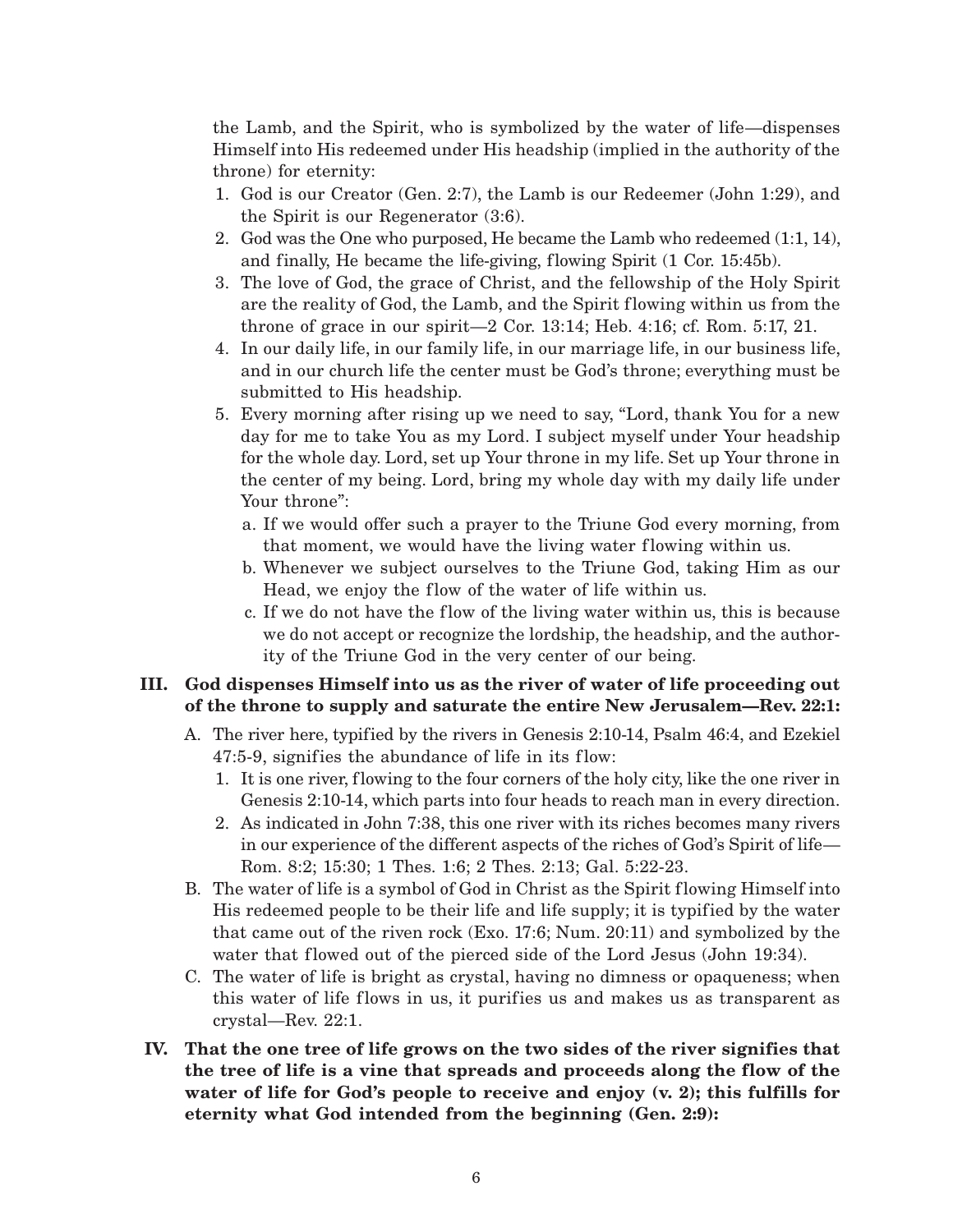- A. The tree of life was closed to man because of his fall (3:22-24), but it was opened to the believers through the redemption of Christ (Heb. 10:19-20); today the enjoyment of Christ as the tree of life is the believers' common portion (John 6:35, 57).
- B. In Greek the word for *tree* in Revelation 2:7, as in 1 Peter 2:24, means "wood"; thus, the tree of life signifies the crucified (implied in the tree as a piece of wood—v. 24) and resurrected (implied in the life of God—John 11:25) Christ, who today is in the church, the consummation of which will be the New Jerusalem, in which the crucified and resurrected Christ will be the tree of life for the nourishment of all God's redeemed people for eternity (Rev. 22:2, 14).
- C. Eating the tree of life, that is, enjoying Christ as our life supply, should be the primary matter in the church life.
- D. For the proper church life and the recovery of the church life, that is, for the proper growth in the Christian life, what we need is not merely the mental apprehension of teachings but the eating of the Lord as the tree of life, the bread of life, in our spirit (John 6:57); even the words of the Scriptures should not be considered merely as doctrines to teach our mind but as food to nourish our spirit (Matt. 4:4; Heb. 5:12-14).
- E. The heavenly King's ministry in all His visits created opportunities for Him to reveal Himself; in His contact with the Canaanite woman in Matthew 15:21-28, the opportunity was created for Him to reveal Himself as "the children's bread"  $(v. 26)$ :
	- 1. The Canaanite woman considered Him the Lord—a divine person—and the Son of David—a royal descendant, great and high in His reign; but He unveiled Himself to her as small pieces of bread, good for food.
	- 2. This implies that, as the heavenly King, He rules over His people by feeding them with Himself as bread; we can be the proper people in His kingdom only by being nourished with Him as our food.
	- 3. To eat Christ as our supply is the way to be the kingdom people in the reality of the kingdom.
	- 4. The Canaanite woman came to ask the Lord to heal her sick daughter, but the Lord said that He was the children's bread to feed her:
		- a. This shows that whenever we have a need, it is proof that we need to eat the Lord Jesus more; we have to learn this secret in our circumstances eat the Lord more.
		- b. We need to take the Lord Jesus into us and let Him become our food and our everything; then our circumstances will change.
		- c. When we eat more of the Lord Jesus, the churches will be enlivened; this is the central viewpoint of the New Testament.

## **Excerpts from the Ministry:**

### **THE THRONE OF GOD AND OF THE LAMB**

The last item that is recorded in the section concerning the New Jerusalem is the throne of God and of the Lamb (Rev. 22:1). The throne, of course, is for God's administration. God is the One who had a purpose and who made a plan in eternity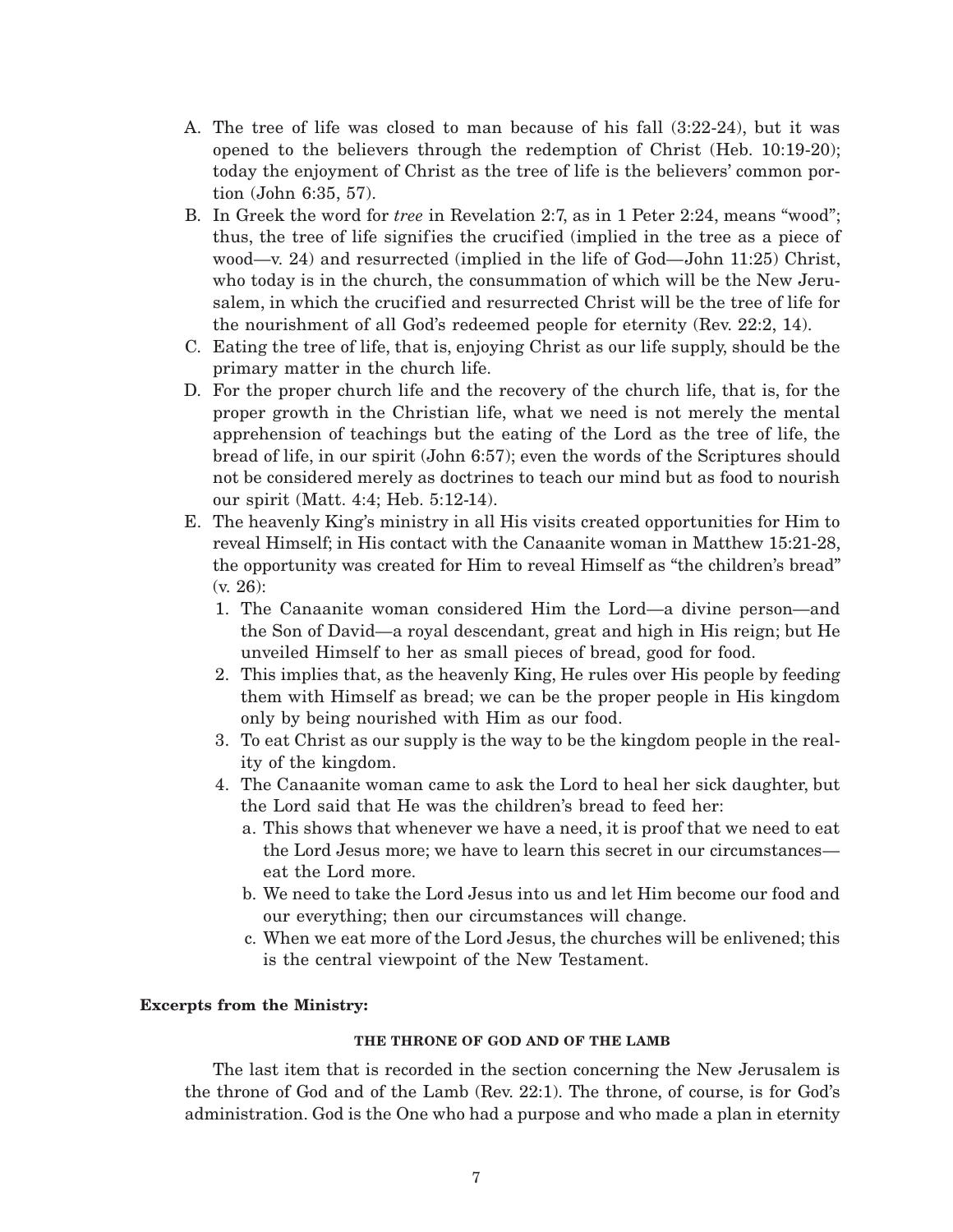past and who created all things for the fulfillment of His plan. The Lamb is the One who redeemed us, the One who has accomplished a full redemption to fulfill God's plan. Thus, the throne of God and of the Lamb denotes that this throne is to carry out God's plan through Christ's redemption. Both God's plan and Christ's redemption are being carried out through this throne. The throne is the very source from which the river of water of life flows, and it flows with the tree of life growing in it (22:2). The throne for the accomplishment of God's eternal purpose is to flow out God Himself that by this flow of life His purpose could be accomplished.

### **"A LITTLE NEW JERUSALEM"**

When we get into the full record concerning the New Jerusalem, we will spontaneously understand that this is fully related to our personal experiences of the Triune God. Do not think that the New Jerusalem is merely something objective in the future for a certain group of people. We have to realize that what is recorded in Revelation 21 and 22 should be experienced by us today in a very personal way. Experientially speaking, every proper and normal Christian is "a little New Jerusalem." Whatever is ascribed to the New Jerusalem corporately should be experienced by us individually and personally. With and in each one of us are the three gates of the Divine Trinity. Furthermore, in each one of us there must be the throne of God and of the Lamb. We must enthrone Him in our heart and in our spirit. In other words, in the very center of our being there should be the throne of God and of the Lamb. At the end of the record of the New Jerusalem the unique item is the throne.

### **THE CENTER OF OUR CHRISTIAN LIFE**

In our Christian experience the unique item should be the throne of the One who purposed and of the One who redeemed. Such a throne must be set up in our entire being, and this should be the center of our Christian life. This means that we would accept the God who purposed and the Christ who redeemed us as our Head, Lord, and authority. We should be willing to subject ourselves to such a headship. We adore Him as the Lord, and we take Him as our authority. We enthrone Him in our being and in our Christian life.

In our Christian life the center is the throne of God and of the Lamb. We are not here living for ourselves. We are living and existing for the accomplishment of God's purpose, to carry out what Christ has accomplished. Therefore, we experience the One on the throne in His headship and lordship, and we submit ourselves to such an authority. In our daily life, in our family life, in our marriage life, in our business life, and in our church life the center must be God's throne. Everything should be subjected to His headship.

All of us have experienced that whenever we would subject ourselves to this headship, we immediately sense something full of God's riches flowing within us. This is the flow of the Triune God as life, life supply, and everything to our being. Within us we sense such a flow, and this flow is from the throne of God and of the Lamb as the water of life.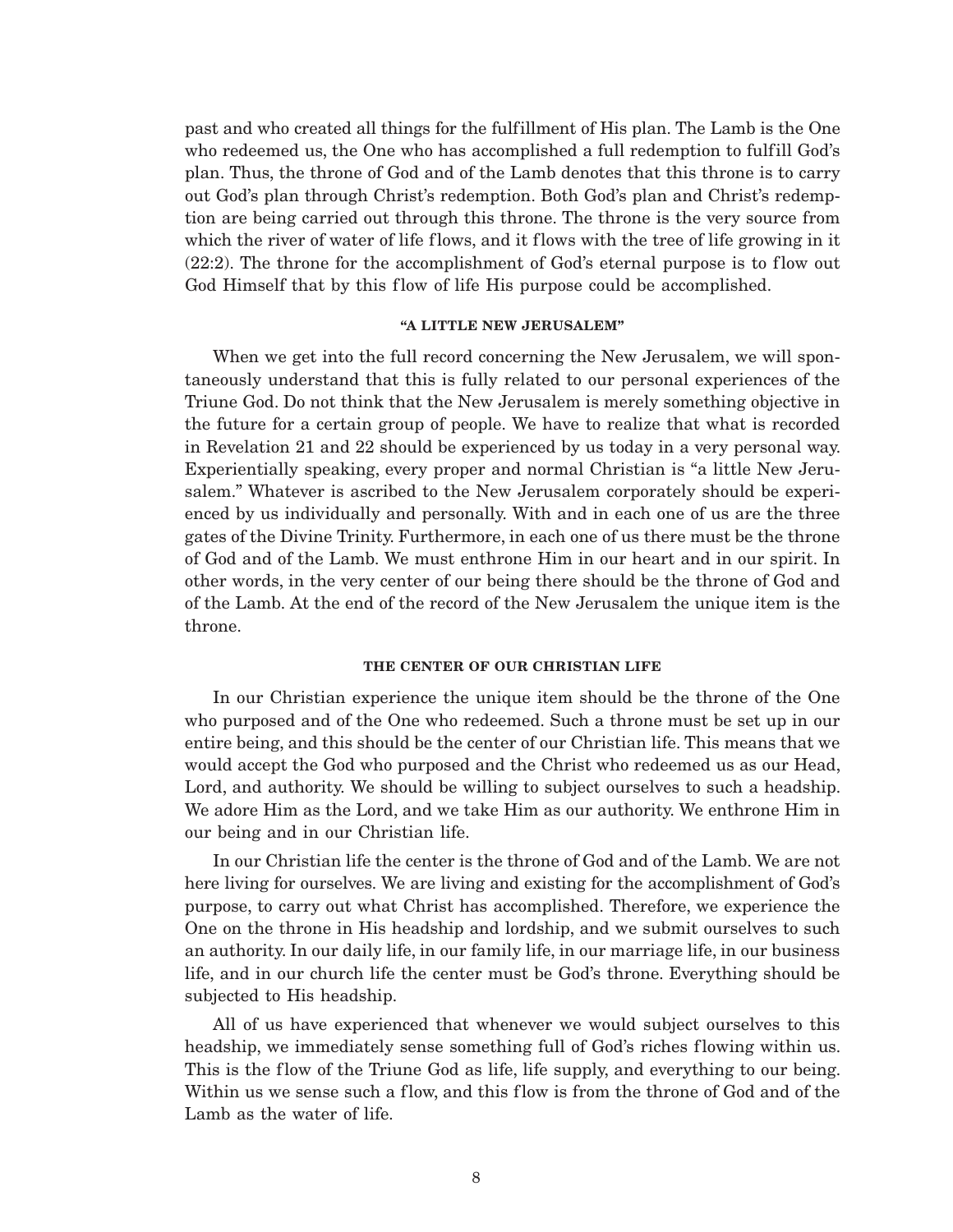#### **THE FLOW OF THE DIVINE TRINITY**

In Revelation 22:1 we see the flow of the Divine Trinity—God, the Lamb, and the water of life (the Spirit). According to John 7:38-39, the water of life refers to the Spirit. God was the One who purposed, He became the Lamb who redeemed (John 1:14, 29), and finally became the life-giving, flowing Spirit (1 Cor. 15:45b). God flows in the water of life, the Lamb flows in the water of life, and the Spirit flows as the water of life. Thus, this is the triune flow, the flow of the Divine Trinity as the very life supply.

This should not be taken as a theological teaching. According to our daily experiences, we Christians should experience the flow of the Divine Trinity every day. Every morning after rising up we need to say, "Lord, thank You for a new day for me to take You as my Lord. I subject myself under Your headship for the whole day. Lord, set up Your throne in my life. Set up Your throne in the center of my being. Lord, bring my whole day with my daily life under Your throne." If you would offer such a prayer to the Triune God every morning, from that moment you would have the living water flowing within you. This living water flowing is the flow of the Triune God. It is not a small thing that the Triune God flows in you today. He flows in you as the One who purposed, as the One who redeemed, and as the One who is the life-giving Spirit. This One is the very consummation of the Triune God reaching us as the living water.

Such a subjective revelation has been missed by many of today's Christians. I hope we all would realize in our experience that whenever we subject ourselves to the Triune God, taking Him as our Head, we enjoy a flow within us. Thank the Lord that in the Lord's recovery, day after day, month after month, year after year, and time after time, what is stressed is the unique flow. We have given message after message which tells us that the Triune God is flowing. There are also many hymns in our hymnal concerning this subject. The first two stanzas of *Hymns,* #12 say:

> O God, Thou art the source of life, Divine, and rich, and free! As living water flowing out Unto eternity! In love Thou in the Son didst flow Among the human race; Thou dost as Spirit also flow

Within us through Thy grace.

Many times in the Lord's table meeting, we all sense the flow of the Father, the Son, and the Spirit. Our Father is the very God who had a purpose and who purposed to accomplish His eternal plan. The Son as the very Lamb is also flowing to dispense what He has accomplished on the cross. Whatever was accomplished on the cross was objective, and this has to become subjective to us by the flow of the Lamb. Even the Lamb is flowing in this divine flow because this flow proceeds out of the throne of God and of the Lamb. This means that the water of life flows out of God and out of the Lamb. We do not only have such a vision and revelation, but we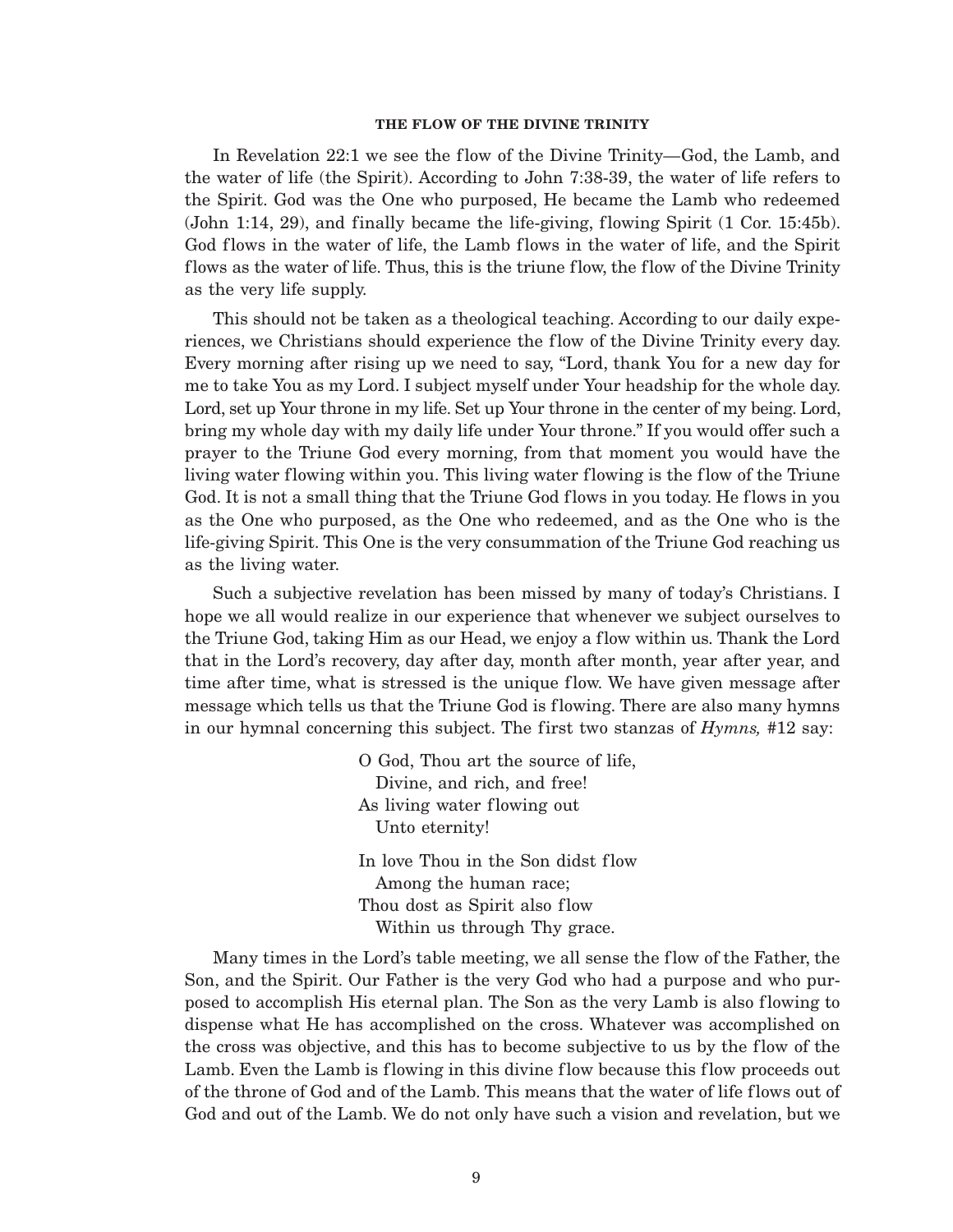have this experience day by day and even moment by moment. I can testify that without such a divine flow I cannot live, I cannot minister, and I have nothing to minister. But praise the Lord, this divine flow is always availing in our life and in our being.

#### **THE SOURCE OF LIFE WITHIN US**

Do not say the source of the divine life flowing within us is in the heavens. We have to say the source is within us. Some may argue that John saw the throne in the heavens, but we must realize that according to Ephesians 2:6 we are now seated together in the heavenlies in Christ Jesus. The source is in us because the source is in the heavens, and we are in the heavens. God is in the heavens and we are in the heavens, so God is in us. Some may feel, however, that though God and we are in the heavens, we are in the heavens separately. We should not forget, however, that when we believed, we believed into the Triune God. We were also baptized into the name of the Father, of the Son, and of the Holy Spirit, and the name denotes the person (Matt. 28:19). We were baptized into the person of the Father, the Son, and the Spirit, so after being baptized we are in the Triune God. God and we are in the heavens, but also we are in Him and He is in us. We and God are coinhering. We should enjoy this wonderful coinherence with the Triune God.

The Jews only believe God, but we believe "in" God. The difference between the Jews believing and our believing depends on the small preposition *in.* We believe in God, and actually in Greek the preposition for *in* is *into.* We believe into God. When we believed in the Lord Jesus, we believed into the Triune God, and at the same time the Triune God came into us. There is no way to demonstrate the fact that we are in God and God is in us. We are not on this earth, but we are in the heavens, on the one hand, and in God, on the other hand.

This very God who is in us is the source of life. The throne of God and of the Lamb should be the center of our being. In the meeting we may say the throne is in us, but many times when the sisters go shopping, the throne is thrown away to the heavens. The brothers also need to ask themselves if they have the throne of God in them in doing business. Who is our Lord, Head, and authority in our daily life? Many times even in small things such as buying a tie or a pair of shoes, we would not let the throne in our heart.

We must realize that whenever the throne is gone, there is no source of the flow. This is why many times we have the feeling that we are dry and even dried up. There is not the flow of the living water because we do not accept or recognize the lordship, the headship, and the authority of the Triune God in the very center of our being. This is why the throne is the last item revealed concerning the New Jerusalem. Without the throne, the New Jerusalem does not have a center, and without the throne, there is no flow of life. As a result, the entire New Jerusalem would be dried up and even starved to death. The water of life flows out of the throne, and the tree of life grows in the water of life and on the two sides of the river of the water of life as a vine producing timely fruits for the food of God's redeemed for eternity. Both the water of life and the tree of life are the issue of the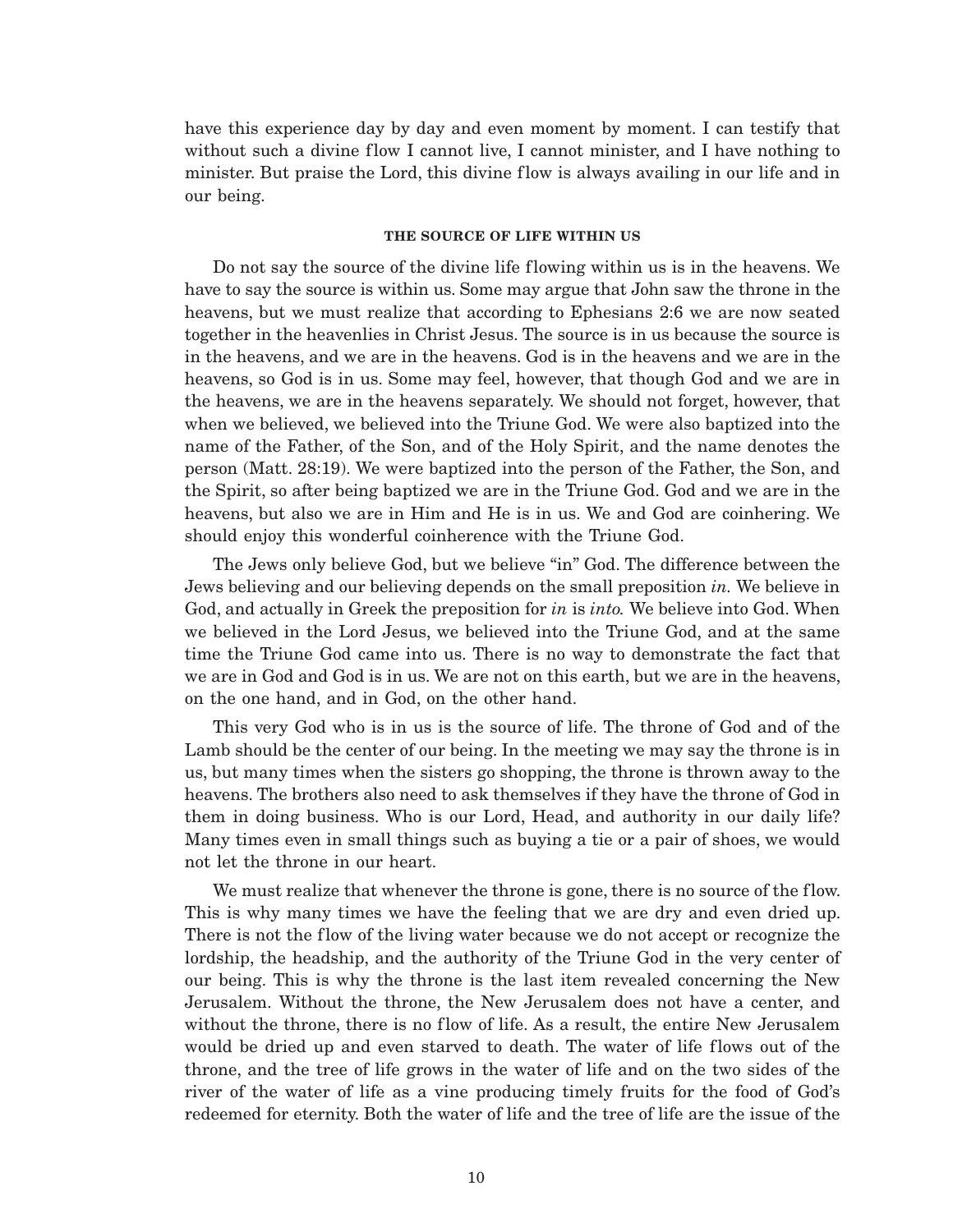throne. If there were no throne in you, what would be the issue? Many Christians are dried up, starved to death, and there is no growth in life because the throne is put away to the heavens and is not in their experience.

The tree of life also has leaves for the healing of the nations, symbolizing the deeds of Christ guiding and regulating the nations outwardly that they may live the human life forever. This indicates that when we enjoy Christ as the tree of life, the unbelievers are regulated by our conduct, which we live out of Christ.

Every single saint is a "little New Jerusalem." Within you in the center of your being there should be the throne of God and of the Lamb. Whenever you would take the Triune God as your Head, that will be the time when something begins to flow in your being. We have to apply this to our daily life in every instance and in every small thing. Even in our talk to our children and in our talk to our spouse, we have to practice submitting ourselves to the inner throne. Do not look into the heavens, but look to the center of your entire being where there should be a throne. The throne should be prevailing in the center of your being. Then the water of life will be proceeding out of the throne to supply you and to bring to you the tree of life, which nourishes you all day long.

#### **OUR DAILY LIFE—A LIFE OF THE NEW JERUSALEM**

Our daily life must be a life of the New Jerusalem. In that day when we arrive at the ultimate consummation of the divine revelation, we should not be surprised, because today we are experiencing the same thing. What will be in the New Jerusalem will be an intensification and a consummation of our present experience. We are now experiencing the same thing day by day in our family life, in our marriage life, in our school life, in our business life, and in our church life. We are experiencing the throne of God and of the Lamb out of which flows the Triune God for our enjoyment. The water of life, the flow of the Spirit of life, is the divine life in resurrection for the drink of God's redeemed (Rev. 22:17b; John 7:38-40). This river of water of life proceeding out of the throne is bright as crystal with no dimness or opaqueness, purifying God's redeemed and making them transparent.

In the last forty years of my ministry, I have not had a heart to speak concerning anything else. What burdens me in my ministry is to tell people that the Triune God is flowing Himself into their being. I have spoken this one thing from many directions and with many messages. The last pages of the New Testament are on the throne, out of which flows the Triune God. The river flows with the God who purposed, with the Lamb who redeemed, and with the Spirit who is now the allinclusive, processed, triune, life-giving Spirit. I do not want to merely teach you concerning the throne in Revelation 22, but I believe that while you are reading this chapter, the throne of God and of the Lamb, out of which the Triune God flows, is being spoken into you. The Triune God is now flowing into you as the water of life with the tree of life growing in it. (*God's New Testament Economy,* pp. 387-393)

#### **THE LORD BEING THE CHILDREN'S BREAD FOR MAN TO EAT**

Let us use an illustration. Matthew 15 speaks about the Lord leaving the land of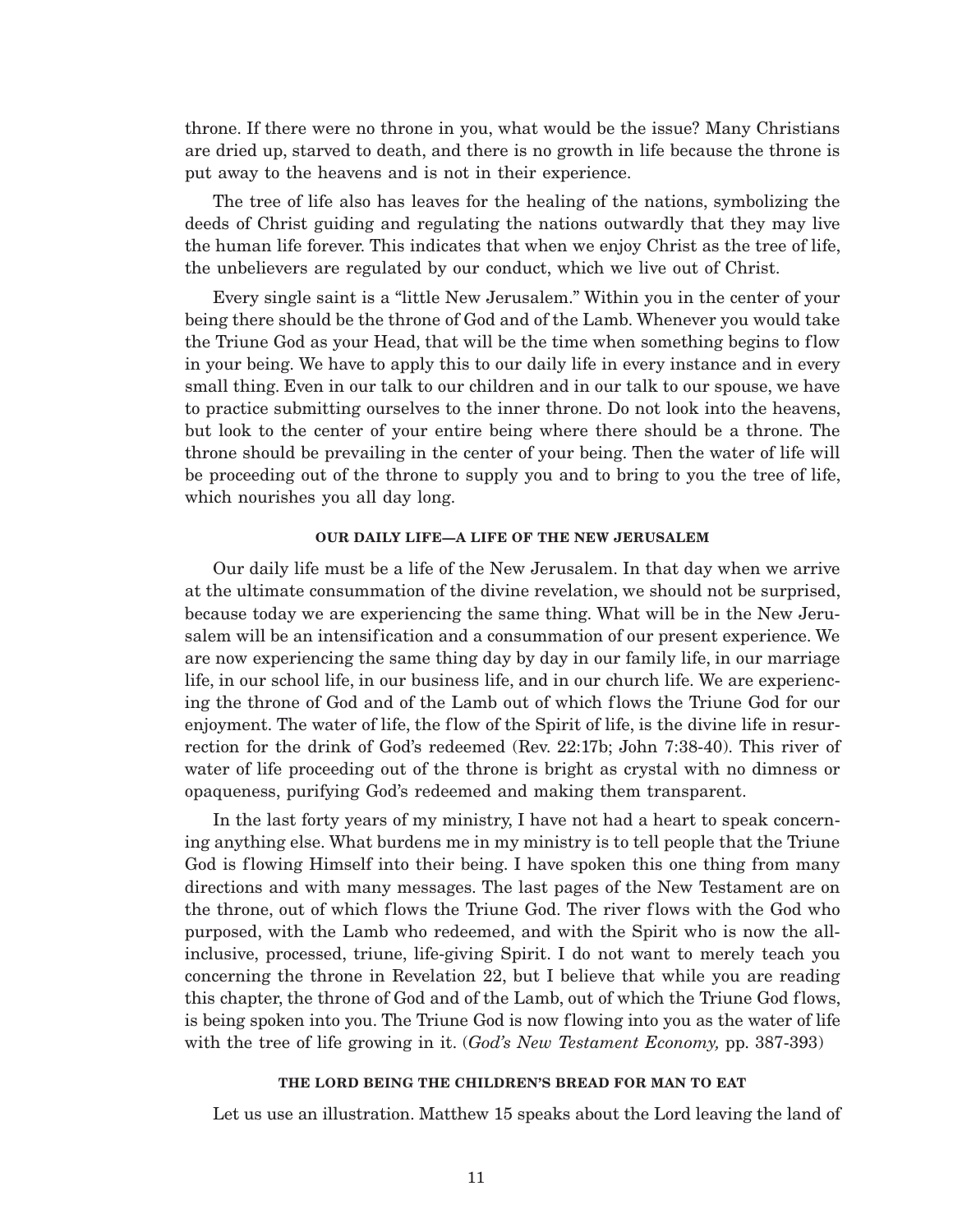Judea and withdrawing to the Gentile region of Tyre and Sidon. A Canaanite woman came forward and cried, "Have mercy on me, Lord, Son of David! My daughter suffers terribly from demon possession" (v. 22). Although she was a Gentile woman, she addressed the Lord Jesus as the Son of David according to the traditional concept of Judaism. However, the Lord replied, "It is not good to take the children's bread and throw it to the little dogs" (v. 26). The woman used the religious title *Son of David;* Jesus' answer was concerning a piece of bread. There was a vast difference between the words they said to each other.

The Son of David as a royal descendant and an heir to the throne was a great man. In man's religious concept Christ was considered an incredibly great man and the Heir in the royal family. However, Jesus' reply was that He was the children's bread. Now let me ask you, "Who is greater, the Son of David or the children?" Everyone will agree that the Son of David is greater. Now let me ask you another question: "Which is greater, the children or the children's bread?" Needless to say, the children are greater than the children's bread. Therefore, consider this: Who is greater, you or the Lord Jesus? You have to boldly say, "I am greater because I am a child, and He is the bread." However, you would dare not declare that you are greater, because of the influence of the traditional concepts in religion. To say that we are greater than the Lord is not a blasphemy to the Lord but a genuine knowing of the Lord. With all sincerity of heart, you can say, "Lord, I thank You and praise You! Today You have become my food. The eater is always greater than the food. Lord, You have become the small food for me to eat!"

When the Lord Jesus withdrew to Tyre and Sidon, there appeared a Canaanite woman who was pitiful, lowly, and base. She regarded the Lord Jesus as the Son of David, a descendant of the royal household. However, the Lord was wise, and His response was wonderful—simple but profound. He said, "It is not good to take the children's bread and throw it to the little dogs." He wanted the Canaanite woman to know this: "If I were the Son of David, I would not have come to you. The Son of David should be on the throne, not in Tyre and Sidon. You have to know that I am the children's bread. You have to also know your position. If I were the Son of David, you would not be qualified to cry out to Me. If I were the children's bread, you would neither be qualified to eat Me. You are a Gentile dog. You do not know Me thoroughly, nor do you know yourself accurately."

The Lord was truly wise, and the meaning of His answer was truly profound. Nevertheless, on that day the Holy Spirit worked in the Canaanite woman so that her understanding was opened immediately after hearing the Lord's word. She did not argue or get angry. It is as if she said, "Lord, You are right. You are the children's bread, and I am a heathen dog. However, You have to know that even dogs have their portion. The dogs' portion is not on the table but under the table. The dogs cannot eat the bread on the table, but shouldn't the crumbs under the table be their portion?" The response of this Canaanite woman was also very meaningful. It is tantamount to saying, "Lord, You have to know that even though You are the children's bread, the bread is not on the table anymore because Your naughty children have dropped You off the table. As a heathen dog, I am under the table, but You also are under the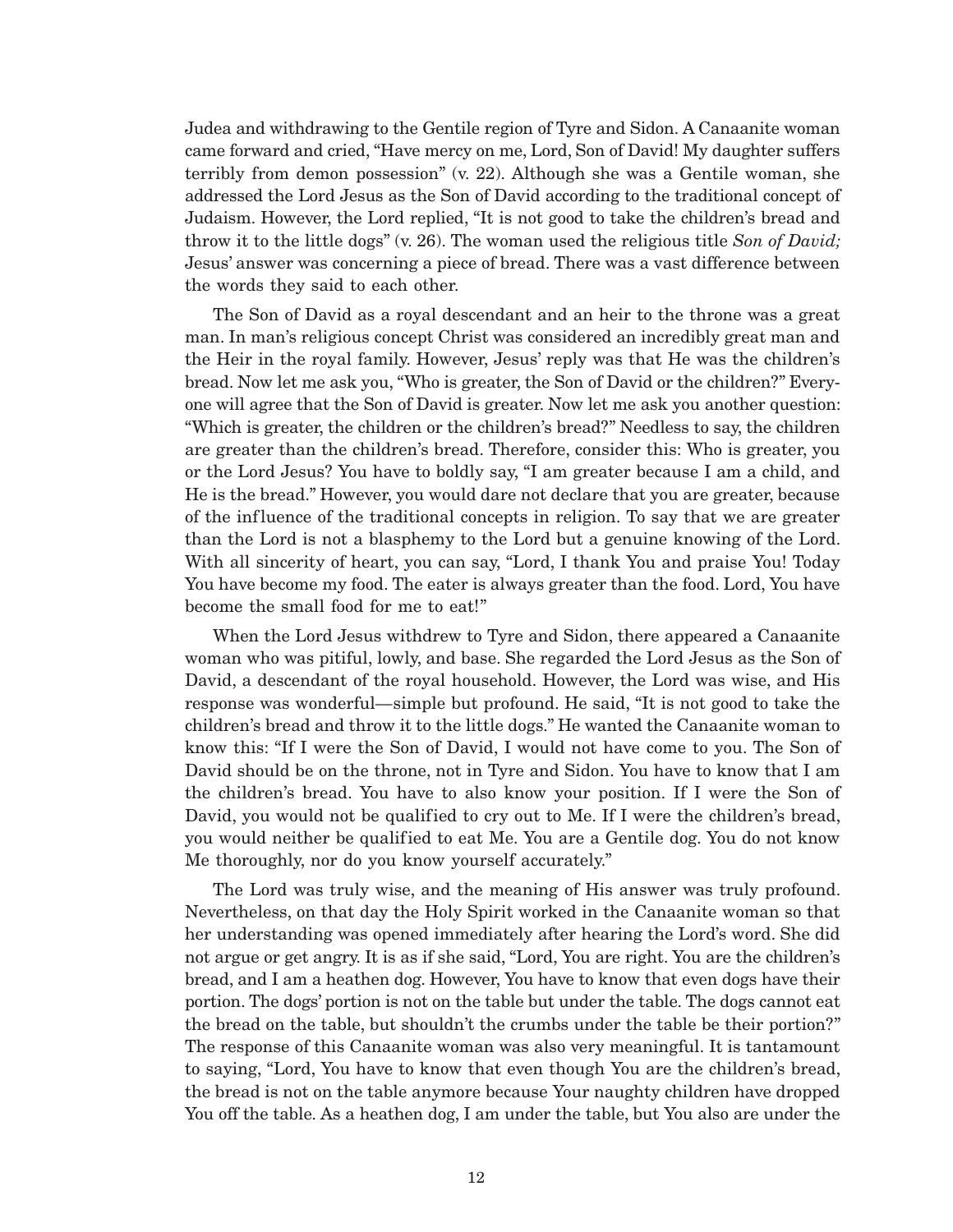table. I am in Tyre and Sidon, but You also are not in Jerusalem. Hence, You are now my portion."

### **NOT MERELY ASKING THE LORD TO DO THINGS FOR US BUT EATING THE LORD**

The Canaanite woman came to ask the Lord to do something for her. She begged the Lord to heal her sick daughter. However, the Lord's answer did not give any hint that He was going to do something. He said that He was the bread to feed her. By this we understand that we do not need the Lord Jesus to do anything for us; instead, we need to eat the Lord Jesus. Sisters, is your husband ill? Do not ask the Lord first to heal his sickness. The reason your husband is ill is so that you may eat the Lord Jesus. Take the Lord Jesus into you, and then your husband's illness will be healed. Are you vexed by your children's disobedience? You often pray that the Lord will perform a miracle to make your children obedient. However, the more you pray, the less effective your prayers are; the more you pray, the more disobedient your children are. Now you have to learn this secret: You have to eat the Lord more. Eat the Lord well, and your child will be healed.

Whenever you have a need, it is a proof that you need to eat the Lord Jesus. Have you lost your job? Do not pray to the Lord for a good job. All you need to do is eat the Lord Jesus, and the job will appear. When unbelievers hear these words, they will think that I am talking nonsense, but the experienced ones know that the job comes out of our eating the Lord. Do not ask the Lord Jesus to do something outside of you. Rather, eat the Lord Jesus and take Him into your being.

Brothers and sisters, we have all seen that the Lord Jesus has truly come to be our food. We need to change our concept. The elders in all the localities are faithfully managing the churches, bearing the churches on their hearts, and earnestly hoping that the churches will go on. Being anxious for the churches is good but not effective. Do not ask the Lord to help you take good care of the churches; you have to turn to take a few bites of the Lord Jesus. When you eat more of the Lord Jesus, the churches will be enlivened.

This is the central viewpoint in the New Testament. The Lord came not to work for us but to feed us. It is wrong to ask the Lord to till the ground for you like an ox; it is also wrong to shear the Lord of wool for your beauty. When the Canaanite woman in Matthew 15 asked the Lord Jesus to heal her sick daughter, the Lord replied in effect, "Do not ask Me to be an ox to till the ground for you; I am the crumbs for you to eat! Regardless of whether or not your daughter is sick, just eat Me! Eat Me, and your daughter will be healed!"

Brothers and sisters, your family life has problems because you do not eat Jesus. When the wives eat Jesus, the husbands change for the better; when the husbands eat Jesus, the wives change for the better. When the children eat Jesus, the parents no longer are a problem. When the parents eat the Lord Jesus, the children have a turn. You need to take the Lord Jesus into you and let Him become your life, your food, and your everything; then your circumstances will change. Actually, we do not care whether our circumstances are good or bad; we only care to eat and enjoy the